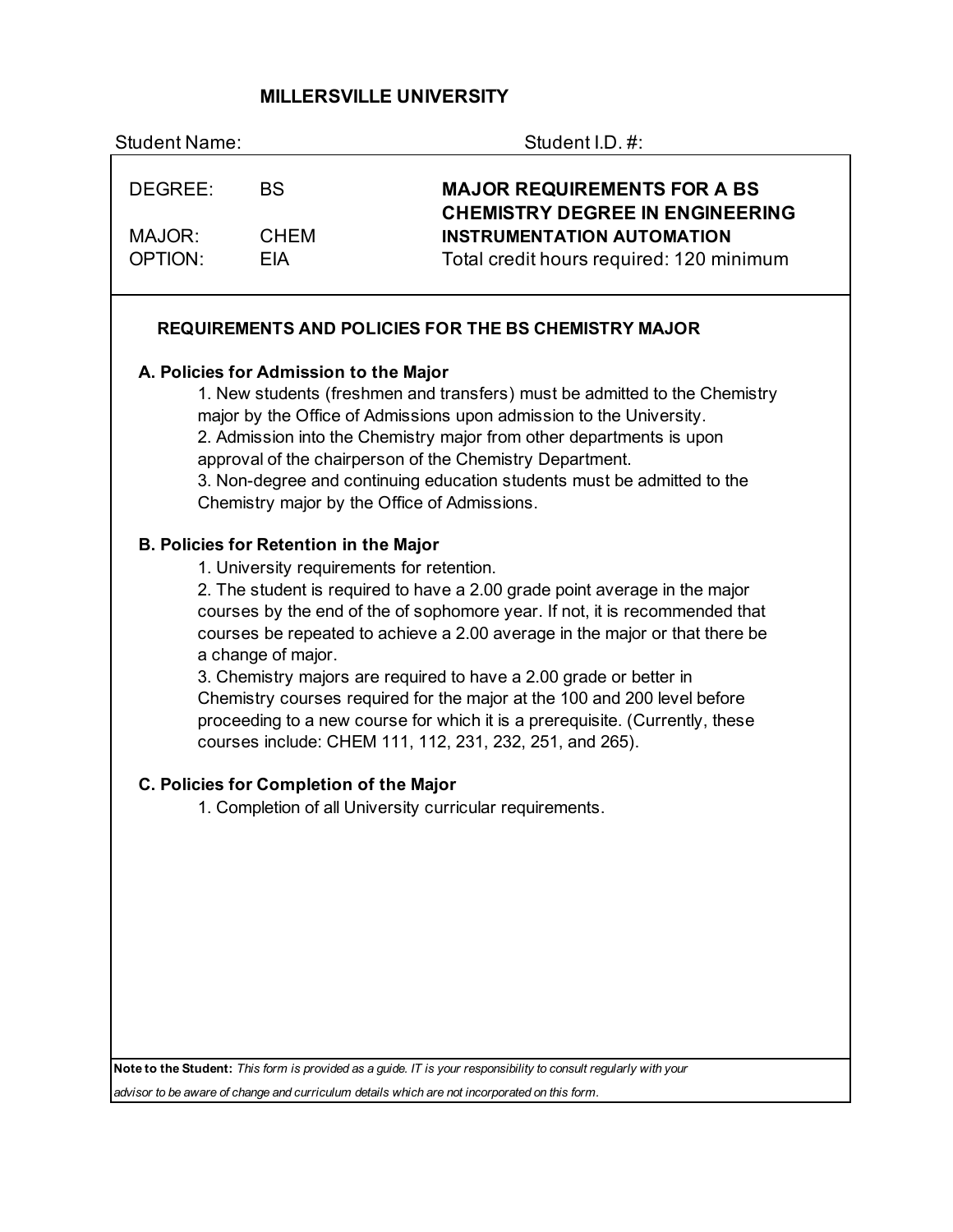# **MAJOR SEQUENCE AND DEGREE REQUIREMENTS**

# Option: **Engineering Instrumentation Automation RELATED** courses may be credited toward the Other Requirements: **34.0 Credits**

Major: **BS CHEMISTRY** When applicable, up to six of the **REQUIRED**  Major Field Requirements: 47.0 Credits **Liberal Arts Core subject to normal distribution rules**.

| Course       |                                                  | No. Short Title         | C.H.        | Grade | Course                       |     | No. Short Title                        | C.H. Grade |
|--------------|--------------------------------------------------|-------------------------|-------------|-------|------------------------------|-----|----------------------------------------|------------|
|              |                                                  |                         |             |       |                              |     |                                        |            |
|              | <b>REQUIRED CHEMISTRY COURSES (39.0 Credits)</b> |                         |             |       |                              |     | <b>REQUIRED RELATED (34.0 credits)</b> |            |
| <b>CHEM</b>  | 111                                              | Intro Chemistry I       | 4.0         |       |                              |     | Mathematics (12.0 credits)             |            |
| <b>CHEM</b>  | 112                                              | Intro Chemistry II      | 4.0         |       | <b>MATH</b>                  |     | 161 Calculus I                         | 4.0        |
| <b>CHEM</b>  | 188                                              | Freshman Seminar        | 1.0         |       | <b>MATH</b>                  | 211 | Calculus II                            | 4.0        |
| ${\rm CHEM}$ | 231                                              | Organic Chem I          | 4.0         |       | <b>MATH</b>                  |     | 311 Calculus III                       | 4.0        |
| <b>CHEM</b>  | 232                                              | Organic Chem II         | 4.0         |       |                              |     |                                        |            |
| <b>CHEM</b>  | 251                                              | Inorganic Chem I        | 3.0         |       |                              |     | Physics (10.0 credits)                 |            |
| ${\rm CHEM}$ | 265                                              | Quant Analysis          | 4.0         |       | <b>PHYS</b>                  |     | 231 Physics I with Calc                | 5.0        |
| ${\rm CHEM}$ | 341                                              | Physical Chem I         | 4.0         |       | <b>PHYS</b>                  |     | 232 Physics II with Calc               | 5.0        |
| <b>CHEM</b>  | 342                                              | Physical Chem II        | 4.0         |       |                              |     |                                        |            |
| <b>CHEM</b>  | 391                                              | Advanced Lab I          | 1.0         |       |                              |     | Control Systems (12.0 credits)         |            |
| <b>CHEM</b>  | 465                                              | Analytical Chem         | 4.0         |       | <b>ITEC</b>                  |     | 261 Electronic Systems                 | 3.0        |
| <b>CHEM</b>  | 487                                              | Seminar in Chem I       | 0.5         |       | $\ensuremath{\mathsf{ITEC}}$ |     | 325 Pwr Conversion and Ctrl            |            |
| <b>CHEM</b>  | 488                                              | Seminar in Chem II      | 0.5         |       | $\ensuremath{\mathsf{ITEC}}$ | 425 | Industrial Robotic Sys.                | 3.0        |
| <b>CHEM</b>  | 498                                              | Research                | $1.0\,$     |       | <b>ITEC</b>                  | 427 | Prog. Logic Controllers                | 3.0        |
|              |                                                  |                         |             |       |                              |     |                                        |            |
|              |                                                  | Electives (8.0 credits) |             |       |                              |     |                                        |            |
| <b>CHEM</b>  |                                                  | 300 Co-op in Chem       | 3.0         |       |                              |     |                                        |            |
| <b>CHEM</b>  | 312                                              | Chem in Nanotech        | 3.0         |       |                              |     |                                        |            |
| ${\rm CHEM}$ | 326                                              | <b>Biochemisty I</b>    | 4.0         |       |                              |     |                                        |            |
| <b>CHEM</b>  | 327                                              | Biochemistry II         | 4.0         |       |                              |     |                                        |            |
| <b>CHEM</b>  | 328                                              | Analytical Biochemistry | $1.0\,$     |       |                              |     |                                        |            |
| <b>CHEM</b>  | 375                                              | Environmental Chem      | 4.0         |       |                              |     |                                        |            |
| <b>CHEM</b>  | 381                                              | Polymer Chem I          | 4.0         |       |                              |     |                                        |            |
| <b>CHEM</b>  | 392                                              | Advanced Lab II         | 1.0         |       |                              |     |                                        |            |
| <b>CHEM</b>  | 400                                              | Co-Op in Chem           | 3.0         |       |                              |     |                                        |            |
| <b>CHEM</b>  | 435                                              | Advanced Organic Chem   | 3.0         |       |                              |     |                                        |            |
| <b>CHEM</b>  | 452                                              | Inorganic Chem II       | 3.0         |       |                              |     |                                        |            |
| ${\rm CHEM}$ | 476                                              | Enivornmental Chem II   | 4.0         |       |                              |     |                                        |            |
| <b>CHEM</b>  | 482                                              | Polymer Chem II         | 3.0         |       |                              |     |                                        |            |
| <b>CHEM</b>  | 486                                              | Topics in Chem          | $1.0 - 4.0$ |       |                              |     |                                        |            |
| <b>CHEM</b>  | 489                                              | Dept. Honors            | $1.0 - 3.0$ |       |                              |     |                                        |            |
| <b>CHEM</b>  | 498                                              | Independent Study       | $1.0 - 3.0$ |       |                              |     |                                        |            |
| <b>CHEM</b>  | 499                                              | Dept. Honors            | $1.0 - 3.0$ |       |                              |     |                                        |            |
|              |                                                  |                         |             |       |                              |     |                                        |            |
|              |                                                  |                         |             |       |                              |     |                                        |            |
|              |                                                  |                         |             |       |                              |     |                                        |            |